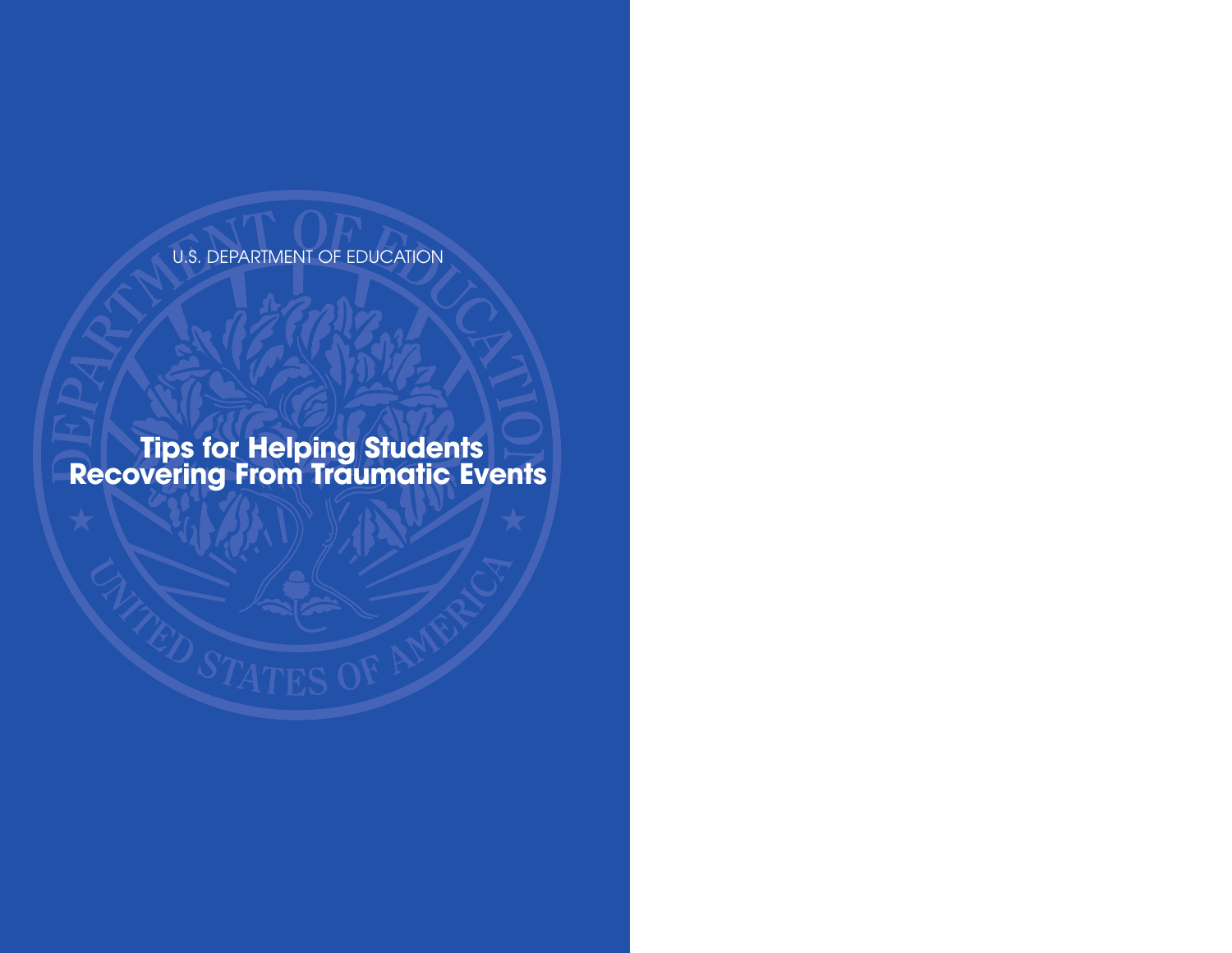### **U.S. Department of Education**

Margaret Spellings **Secretary** 

### September 2005

This book is in the public domain. Authorization to reproduce it in whole or in part is granted. While permission to reprint this publication is not necessary, the citation should be: U.S. Department of Education, *Tips for Helping Students Recovering From Traumatic Events*, Washington, D.C., 2005.

To order copies of this booklet **write**: ED Pubs, Education Publications Center, U.S. Department of Education. P.O. Box 1398. Jessup, MD 20794-1398; or **fax** your request to: 301-470-1244; or **e-mail** your request to: edpubs@inet.ed.gov;

or call toll-free: 1-877-433-7827 (1-877-4ED-PUBS). If 877 is not yet available in your area, call 1-800-872-5327 (1-800-USA-LEARN). To use a telecommunications device for the deaf (TDD) or a teletypewriter (TTY), call 1-877-576-7734;

or order online at: www.edpubs.org.

This publication is also available at the U.S. Department of Education's Web site at http://www.ed.gov/parent/academic/help/recovering/

On request, this publication is available in alternate formats (Braille, large print, or computer diskette). For more information, call the Alternate Format Center at 202-260-0852 or 202-260-0818.

### **Acknowledgments**

The Department of Education would like to express its appreciation to all those who contributed to the development and review of this document, especially Cheri Lovre, Crisis Management Institute, Portland, Ore.; the National Association of School Psychologists; the American School Counselors Association; and the staff of the Center for Mental Health Services, Department of Health and Human Services.

### **Disclaimer**

The information in this document is provided only as a resource that readers may find helpful and use at their option. The information does not necessarily represent the views of the U.S. Department of Education.

### **TIPS FOR HELPING STUDENTS RECOVERING FROM TRAUMATIC EVENTS**

The devastation accompanying the recent hurricanes along the Gulf Coast has underscored the crucial role of recovery planning in schools and communities affected by natural disasters. This brochure, which is based on discussions with some three dozen experts who work with students, provides practical information for parents and students who are coping with the aftermath of a natural disaster, as well as teachers, coaches, school administrators and others who are helping those affected. Although the focus is on natural disasters, these tips may apply to other traumas students may experience.

**1**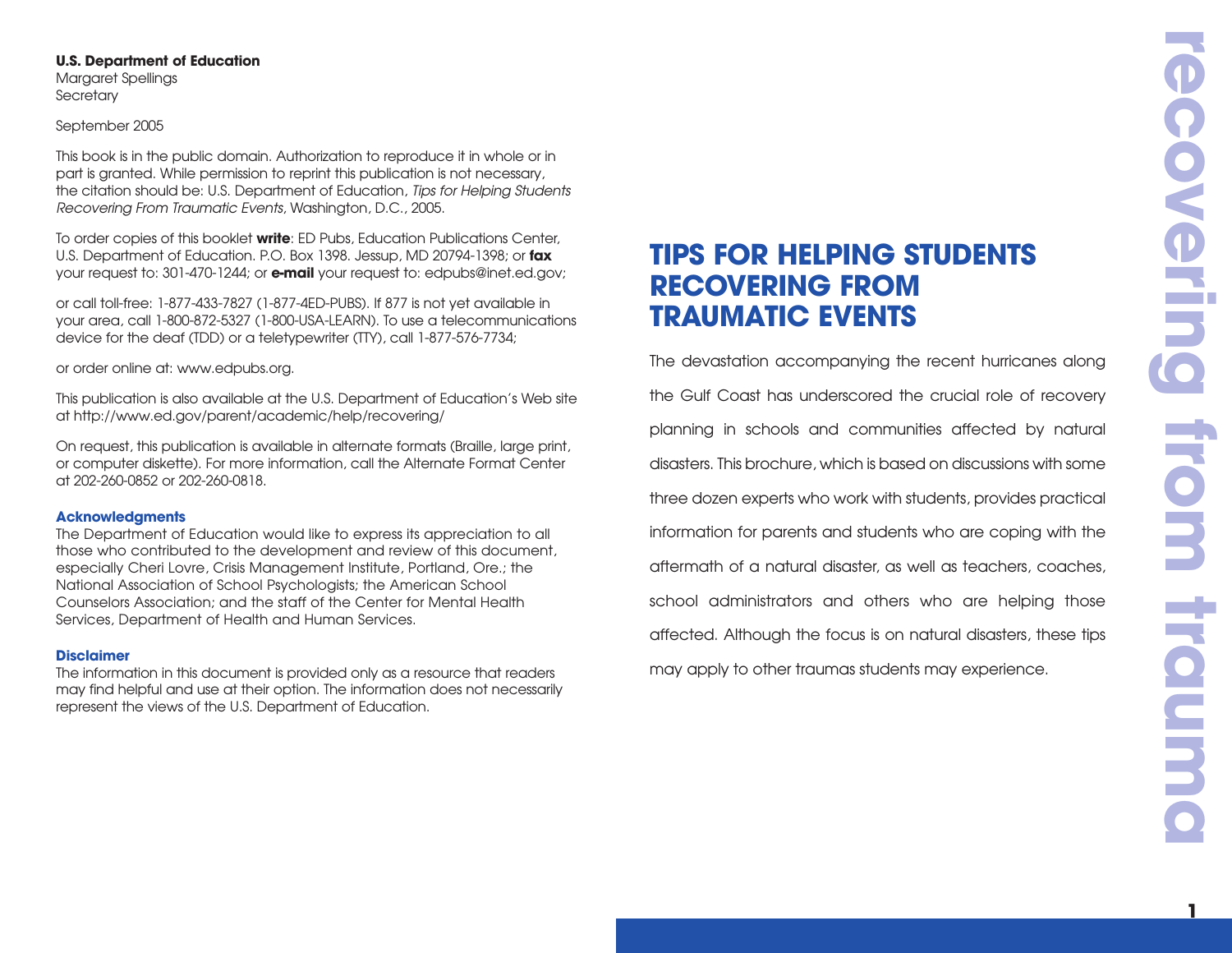## **Tips for Parents**

Children will react in their own way and in their own time to their disaster experience. Most reactions are normal and typically go away with time. Be observant, though, if this does not happen.

- Often children will cling to parents and may not want to be away from them. When a child shows excessive clinging and unwillingness to let a parent out of sight, the child is expressing fear and anxiety of separation or loss. These fears should dissolve when the threat of danger dissipates and children feel secure again under a parent's protection. Parents should give them comfort and reassure them that they are safe. Once they feel safe, they'll begin to let go.
- Some children need to talk about a traumatic experience all the time and others don't want to talk at all. This is normal. While it is important not to force children to talk about their experiences, it is also critical for parents to let them know they're willing to listen, and then, to listen.
- **Anxiety about disaster experiences and problems sometimes** keeps children awake at night, or nightmares might wake them. Temporary changes in sleeping arrangements following a disaster may be helpful, such as parents letting children put sleeping bags on the floor in their room or sleeping closer to them at first. After a brief period of temporary changes, it is helpful to move back to pre-disaster bedtime routines.
- **•** Giving children choices helps them feel some control when their environment has felt out of control. Choosing food, clothes, what games to play—any appropriate choices—can be helpful.
- Children still need discipline. It helps them feel safe to know their parents won't let them get away with too much and that normal rules still apply.
- Going to a new school is hard, especially now. Parents may want to see if they can visit the school with their child ahead of time.
- **Enabling children to stay in contact with their old friends or even** children they met in a shelter can help them feel that their whole world is not gone. The child's new school may want to help evacuated children get in touch with friends also relocated in the area.
- Parents will want to establish daily routines as soon as they can. Meals, bedtimes and other regular parts of their day can help children feel comforted and know what to expect.
- Sometimes students react to trauma and stress with anger. They may feel it gives them a sense of control. Adults should be understanding but hold children responsible for their behavior. It is not OK to hurt others and break other home and school rules, even if students are stressed.
- $\bullet$  It doesn't help younger children to watch coverage of the disaster over and over. However, some older adolescents may find viewing some factual media reports helpful in order to better understand the disaster and recovery efforts. As an alternative, parents may want to read the newspaper or a book with their child.
- Parents should remember to take good care of themselves, too. This will help them have the energy necessary to take care of their children. Their ability to cope with this disaster will help their children cope as well.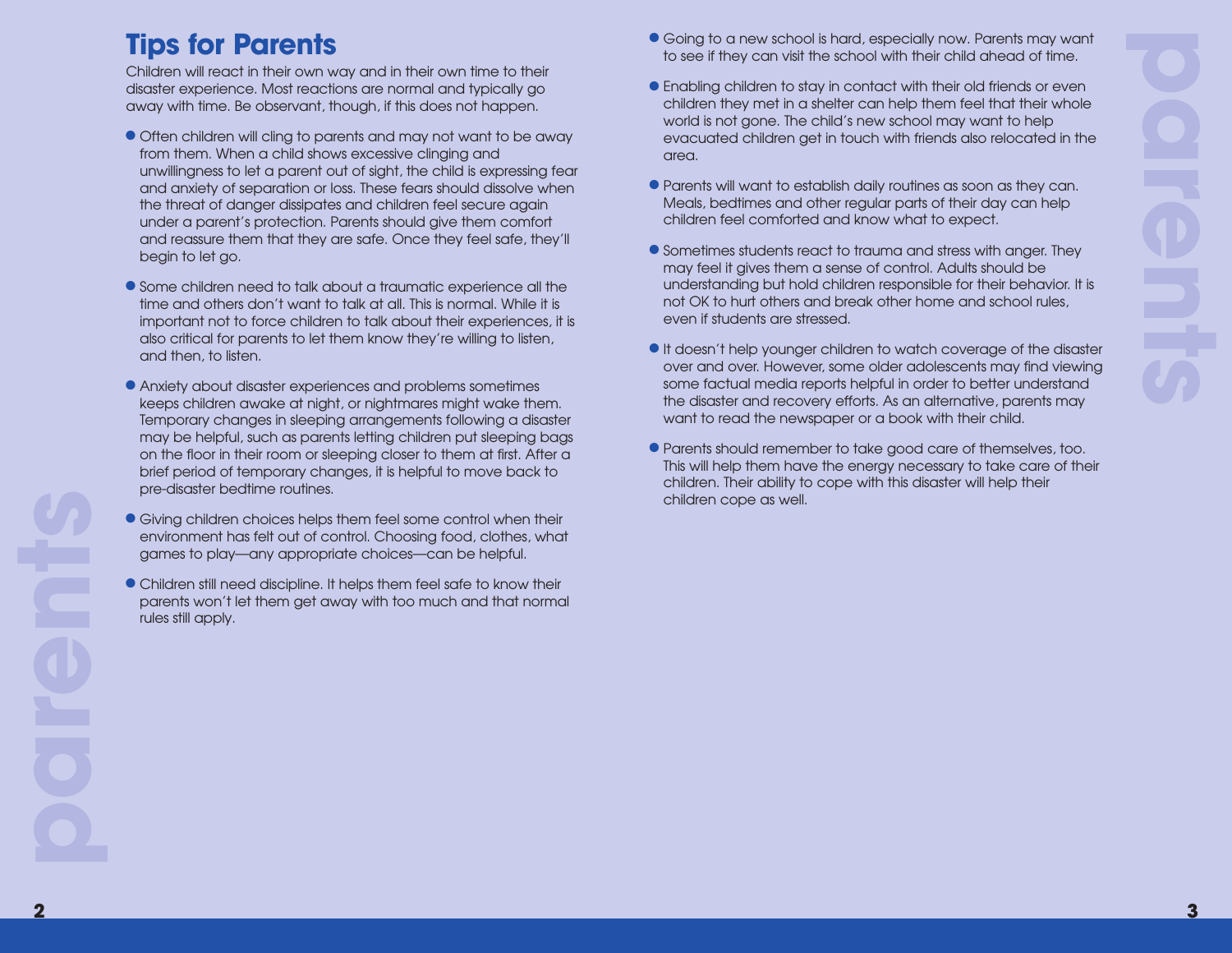## **Tips for Students**

Here are some things to think about for students who are at a new school because their families had to move after a natural disaster:

- **Millions of Americans watched the news coverage of the natural** disaster and are volunteering their time and resources to help students and their families recover and rebuild their lives.
- <sup>n</sup>With so many TV channels and news reports, it's easy to get too much exposure to news about the disaster.
- Students should remember to stay in touch with their old friends.
- $\bullet$  Students should tell their new teachers what will help them feel comfortable in their classes and tell them if they are having trouble concentrating or doing schoolwork.
- **Students should get involved in activities that they enjoy at school** or in their new neighborhoods. They may also want to join a youth group such as the Boy Scouts, Girl Scouts, or 4-H. This will help them meet new friends who share their interests.
- **•** Some students may find it helpful to have lunch or get together at other times during school with other students who have relocated because of the disaster.
- Students may want to find some way to express what they're feeling by creating artwork, writing, playing music, acting in a theater, singing in a choir or just talking to a friend or trusted adult.
- **•** Students should get enough sleep and exercise and eat food that is good for them.
- $\bullet$  Students should make time to do things they enjoy. They should play sports, read good books, go to movies, spend time with friends, go for walks or listen to music. Students should try to not dwell on the disaster or their family's situation all the time.
- **It isn't unusual for students to want a light on at night or to leave** music on while they sleep. They might have nightmares for a while, but this is normal. If they still feel really upset two or three weeks after a return to their normal routine, they should tell their parents or a teacher or school counselor.
- $\bullet$  If students or their friends feel really upset, they should take time to talk to an adult about what happened. Some feelings can be overwhelming after a crisis like this and talking to an adult can help students feel better.
- This experience has changed students' lives, at least for right now. While they may not feel better immediately, most people will find that they start to feel better after a few weeks and begin to realize that things will be okay.
- $\bullet$  If people ask about things that students don't want to talk about, it is fine for them to say that they don't want to talk about those things.
- <sup>n</sup>When students feel anxious, it may help to find a calming activity. Doing math, working out, listening to music, making lists, doing crossword puzzles, or memorizing something sometimes helps give students a rest from worry.
- Students may feel better if they can help someone. It may make them feel good to help at home, do some volunteer work, help make dinner or clean up, babysit a little brother or sister, or fold laundry. It can make a real difference for students to help their parents and others.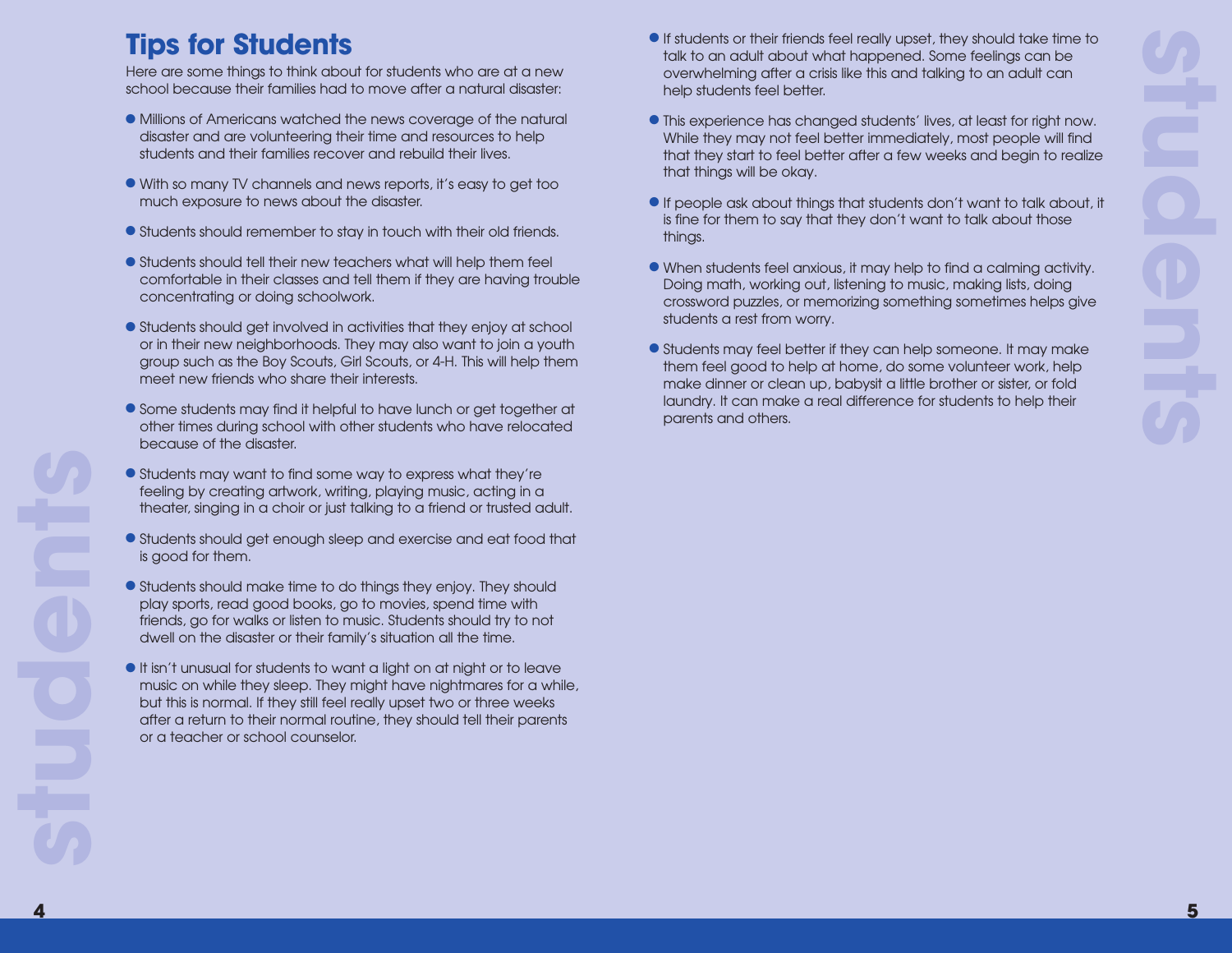## **Tips for Teachers**

Teachers are among the most important adults in the transition and recovery of students impacted by a natural disaster or other crisis. Their efforts will begin to give students a sense of stability, security and belonging. Not only will students look to teachers for support, but the learning process and social environment of the classroom can all contribute to their ability to cope.

- Some students will cope fairly well early on and may have difficulty in the weeks or months ahead. Still others will be resilient when surrounded by caring and supportive adults.
- Some students may have difficulty concentrating, may feel a need for success or may exhibit anger.
- $\bullet$  It is important to ensure that displaced students feel welcomed and supported and that they are not bullied or ostracized. Teachers should make sure that students understand that bullying will be taken seriously and not be tolerated. It is helpful to establish clear expectations about bullying and to discuss those expectations with students.
- $\bullet$  Students will also benefit from teachers who:
	- Care and reassure students that they will be okay.
	- Avoid using television programs to watch disaster-related events (especially for younger elementary school students).
	- Maintain consistent and fair discipline.
	- Provide flexibility such as extra time to do work, extra support for challenging subjects and different ways of showing competence.
	- Show empathy for what they are going through and make time to listen.
	- Help them feel welcomed and part of a social group.
	- Allow them to keep in contact with others who survived the disaster.
	- Provide a variety of methods and opportunities to express their reactions to the disaster and to tell their stories of survival.
	- Create opportunities to do something to help others, even in small ways. Group activities such as fundraising events are ideal because they also reinforce a sense of connectedness.
- $\bullet$  Teachers may already have children in their schools who are experiencing life stress and are not receiving the support provided to those who have been displaced by a natural disaster. This can provide fuel for contention, so teachers should try to ensure fairness and help for all students including those coping with distressing events.

## **Tips for School Psychologists, Counselors and Social Workers**

Professionals who work with students are in a critical position to support displaced families as well as their teachers and administrators.

- <sup>n</sup>While some displaced students may want to spend time with each other even though they aren't at the same grade level, by sitting together at lunch or in assemblies, it's important for educators to ensure that the school is not unnecessarily separating these students from their peers.
- Educators can help the school find ways to express the value contributed by all of its students, not just those who succeed academically and athletically.
- $\bullet$  Staff members should try to keep red tape to a minimum whenever possible, realizing that school will be the place many families gain access to social services.
- $\bullet$  School leaders should realize that not all students who arrive will have significant adjustment difficulties and a few will have very delayed responses.
- Children who have experienced a great loss will still often benefit by feeling like they can give to others less fortunate than themselves. School leaders should consider activities that allow them to help others in need.
- Educators should provide an in-service training program for school staff on the warning signs of serious crisis reactions and make certain that a referral process has been established and is understood by teachers and other staff members.
- Educators should create ways to help all families, not just the new families, to have social time together. Establishing these opportunities can be a helpful way of disseminating important information and ensuring that community support is provided.
- $\bullet$  Educators should be mindful of the significant needs of all students, not just those affected by the disaster.
- $\bullet$  Educators should work with community mental health service providers to help ensure a variety of services are available to students in need.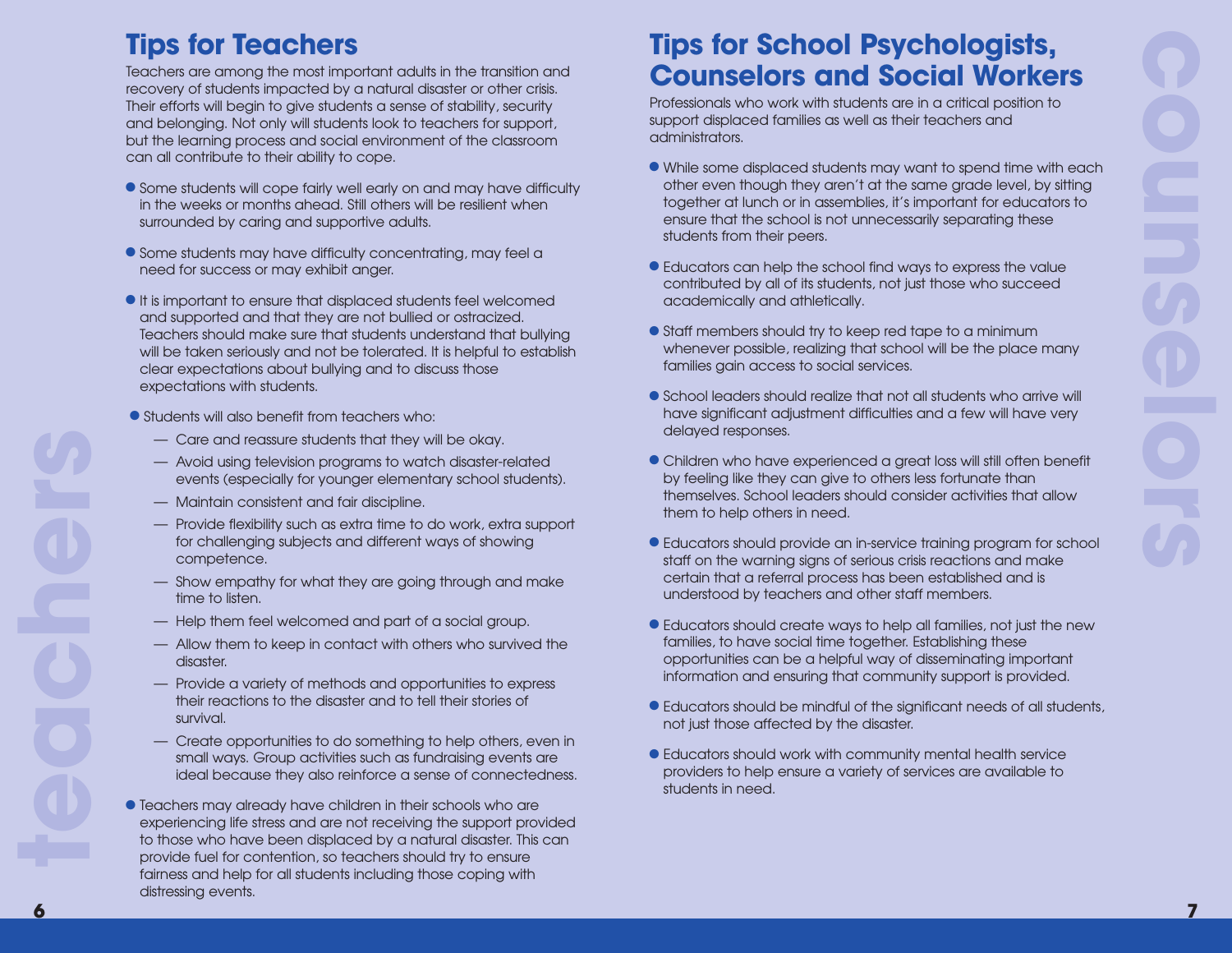## **Tips for Coaches**

Coaches hold an influential position in the lives of the nation's youths. For some students, sports can offer the opportunity to connect with others, to succeed in activities that require athletic skills and concentration, to temporarily escape disaster-related problems and to find a sense of normalcy.

- Coaches should consider ways for displaced students to play on sports teams. If fall teams are already formed, they may want to encourage new students to participate in intramural teams or to try out for winter sports. Coaches may want to consider creating new intramural teams, if necessary, and perhaps encourage players on competitive teams to serve as mentors, assistant coaches or referees for intramural leagues.
- **•** Students often look up to coaches as role models. School leaders can identify ways for coaches to help new students feel welcome and promote their acceptance by other students in school.
- $\bullet$  The role of a coach and the context of athletics are ideal for building trust between students and adults. This can be particularly important for displaced students who may feel vulnerable. Coaches should let new students know that they are there to help them and are willing to listen if they would like to talk.
- Coaches should be observant of new students' behaviors, as they may be able to identify signs of serious distress; if they do, then coaches should seek help for the student from administrators or school counselors.
- $\bullet$  The school may want to offer informal pickup games after school. Members of the community can help with this effort.
- $\bullet$  School leaders can support informal mentoring opportunities related to sports to connect youths with adults in the community.
- Coaches can encourage their players to help welcome new students.

# **Tips for Administrators**

The decisions educators make early on will have far-reaching implications for both displaced students and for the overall school climate. Even if principals have not received any new registrations, they can think ahead about how to handle the registration process when the first family arrives.

- $\bullet$  Some parents may have difficulty letting their children be separated from them. This is normal. Also, while some students look forward to the normalcy of school, others may not.
- Principals may want to sponsor parent gatherings for all parents in the mornings as school starts so they have a place to meet each other and share the challenges of being a parent.
- <sup>n</sup> While assemblies often pay recognition to students involved in sports and leadership activities, administrators may want to recognize a wider range of students, with a special focus on making new students feel valued.
- $\bullet$  Staff will need extra support for a while. The full scope of challenges may not be obvious at first and will likely change over time. Principals can provide in-service staff development on helping disaster victims, as well as time for teachers to gather and share their frustrations and successes. Teachers also need the opportunity to generate ideas on how to welcome the new students.
- Administrators can provide teachers with guidelines for leading class discussions on how to cope with disasters. Principals can encourage lessons on such topics as the science of hurricanes and other natural disasters, environmental impact issues, local development and economic revitalization, disaster preparedness and volunteerism. It may also be appropriate for teachers to lead class discussions on what it was like for students to experience the disaster and move to a new place and school. However, it will be important to let teachers know that every displaced child is different and that some will not find in-class discussion of the disaster helpful.
- As with many things in life, flexibility and adaptability are key for school leaders.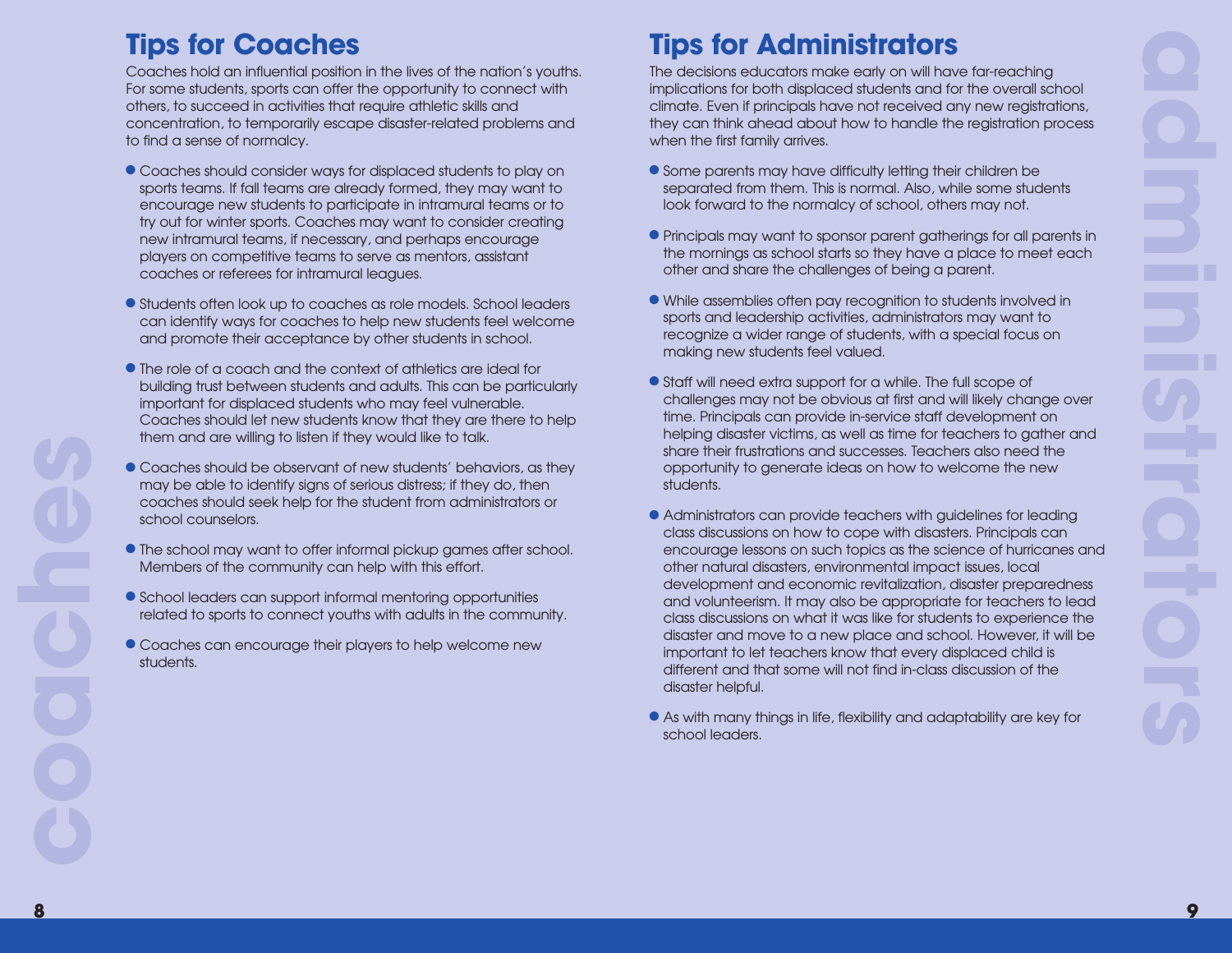### **Additional Resources**

These resources are intended only as a partial listing of the resources that may be relevant and available to readers. The U.S. Department of Education does not endorse private or commercial products, services or organizations.

**Federal Agencies Department of Education** www.hurricanehelpforschools.gov/index.html

**Department of Education Office of Safe and Drug-Free Schools** www.ed.gov/admins/lead/safety/crisisplanning.html

**Department of Homeland Security** www.ready.gov

**Federal Emergency Management Agency** www.fema.gov/kids/hurr.htm

**Department of Health and Human Services** www.hhs.gov

**Centers for Disease Control Division of Adolescent Health** www.cdc.gov/HealthyYouth/crisis/hurricane.htm

**National Institute of Mental Health** www.nimh.nih.gov

**Substance Abuse and Mental Health Services Administration's National Mental Health Information Center** www.mentalhealth.samhsa.gov

**Office of The Surgeon General and the Office of Public Health Emergency Preparedness** https://volunteer.ccrf.hhs.gov

**Other Agencies American Red Cross** www.redcross.org/services/disaster/0,1082,0\_587\_,00.html

**National Child Traumatic Stress Network** www.nctsnet.org

**Office of Safe and Drug-Free Schools Emergency Response and Crisis Management (ERCM) Technical Assistance Center** www.ercm.org

**Center for Mental Health in Schools at UCLA** http://smhp.psych.ucla.edu

**Salvation Army National Headquarters** www.salvationarmyusa.org

**State Agencies Florida Department of Education** http://sss.usf.edu/hurricaneassistance/default.htm

**Mississippi Department of Education** www.mde.k12.ms.us/Katrina/

**Texas Department of Education** www.tea.state.tx.us/hcane/

**Louisiana Department of Education** www.doe.state.la.us/lde/index.html

**Alabama Department of Education** www.alsde.edu/html/home.asp

**Private Organizations American Psychiatric Association** www.psych.org

**American Academy of Child and Adolescent Psychiatry** www.aacap.org

**National Center for Missing and Exploited Children** www.missingkids.com/

**National Center for the Study of Traumatic Stress,** www.usuhs.mil/centerforthestudyoftraumaticstress

**National Organization of Victim Assistance (NOVA)** www.trynova.org

**National Association of School Psychologists (NASP) Hurricane Katrina Resources,** www.nasponline.org/NEAT/katrina.html

**Council for Exceptional Children** www.cec.sped.org/cec\_bn/Hurricane\_Katrina.html

**National Association of State Directors of Special Education (NASDSE)** http://edla.aum.edu/serrc/partbhurricane.html

**American Counseling Association** www.counseling.org/hurricane

**American School Counselor Association** www.schoolcounselor.org